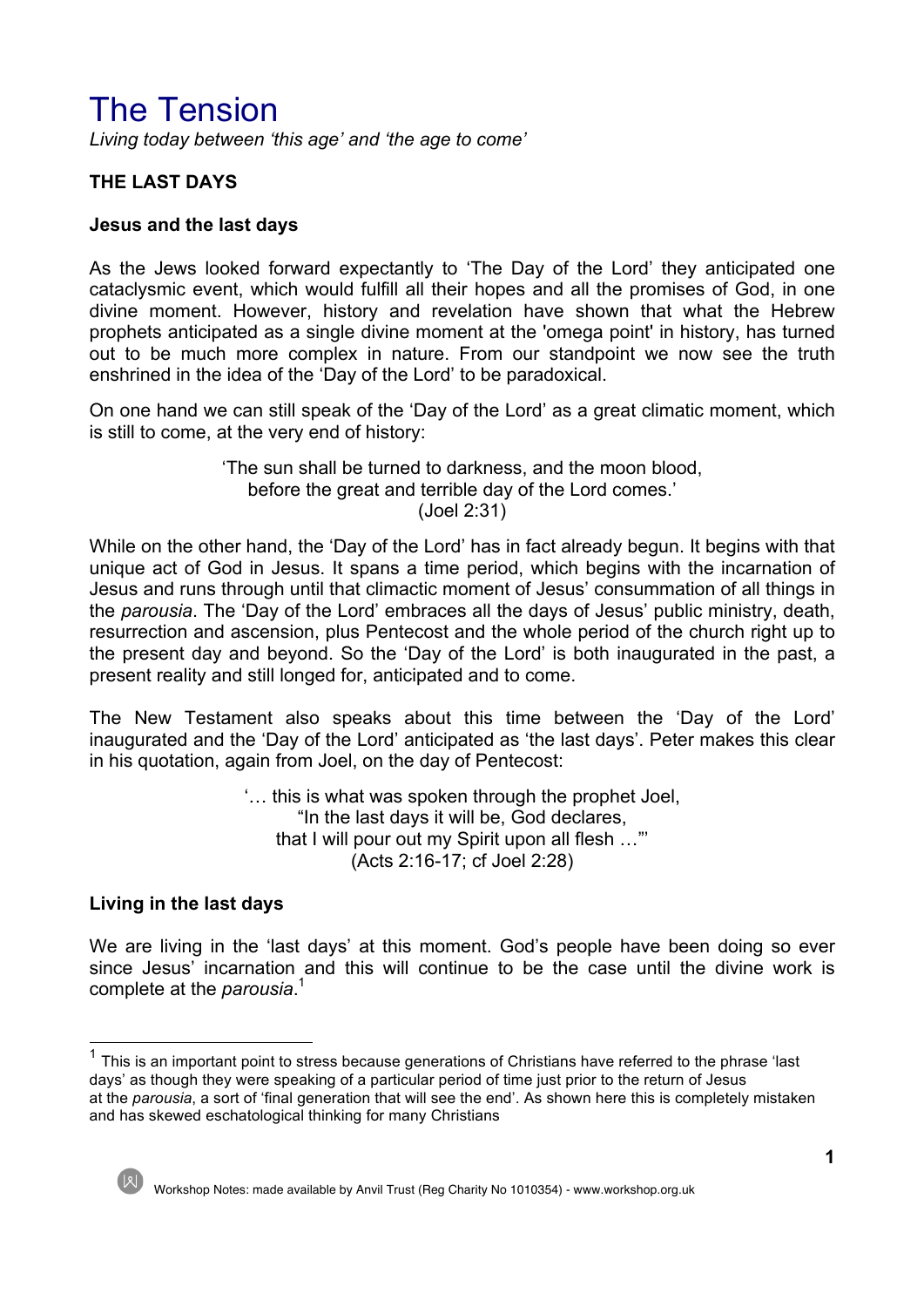Jesus is the 'key' and the 'cornerstone' to 'the last days'. They begin in Jesus' person and work; he initiates them, they unfold through him, and they are all caught up into him in the end.

So all the events between the 'incarnation' and the *parousia*, though separated in time, are from the eternal perspective just one event. So as we study of the diverse elements that make up the 'last days' and the 'end times' we must constantly recognise the fact that they all are features of one single event: God's *eschaton*; this single crisis that culminates history and gives it meaning.

## **PENTECOST AND** *PAROUSIA*

#### **A double promise**

(Jesus) charged them not to depart from Jerusalem, but to wait for the promise of the Father, which, he said, "you heard from me, for John baptized with water, but before many days you shall be baptized with the Holy Spirit" …

This Jesus, who was taken up from you into heaven, will come in the same way as you saw him go into heaven" (Acts 1:4-5,11)

Here, either side of the actual event of the ascension we hear Jesus making the clear promise of both the 'Pentecost' experience and the *parousia* consummation. The first would take them across a threshold into a new dimension of being and empower them to begin to live as Jesus had personally done and enable them to proclaim the message of the kingdom of God with power. The second would change the world, as we know it forever, liberating it into the full experience of the new heaven and the new earth.

The physical time and the spiritual tension that lies between these two dramatic events creates the environment within which the church is called to discover its identity and embrace its mission.

#### **Promise of power**

The death and resurrection of Jesus combined 'messianic kingship' (Isa 9:6-7) with 'suffering servanthood' (Isa 53) to embrace the consequence of sin for all people and to defeat the power of evil for all time (Mk 10:45; Col 2:9-15).

Jesus' resurrection broke the power of death and demonstrated triumph over it, releasing the full fruits of his victory to all who live by faith in him (Jn 11:25-26; 1Cor 15:20-28; 54- 57).

The ascension of Jesus was a dramatic demonstration of the true nature of eternal kingship, 'he ascended far above all the heavens that he might fill all things' (Eph 4:10). It was a manifestation of Jesus' divine glory to humanity (the word 'clouds' spoke of the *shekinah* glory of God). The event recalls the imagery of Daniel's vision (Dan 7:13-14), and the experience of the transfiguration (Mark 9:2-7), the ascension sets the scene for,

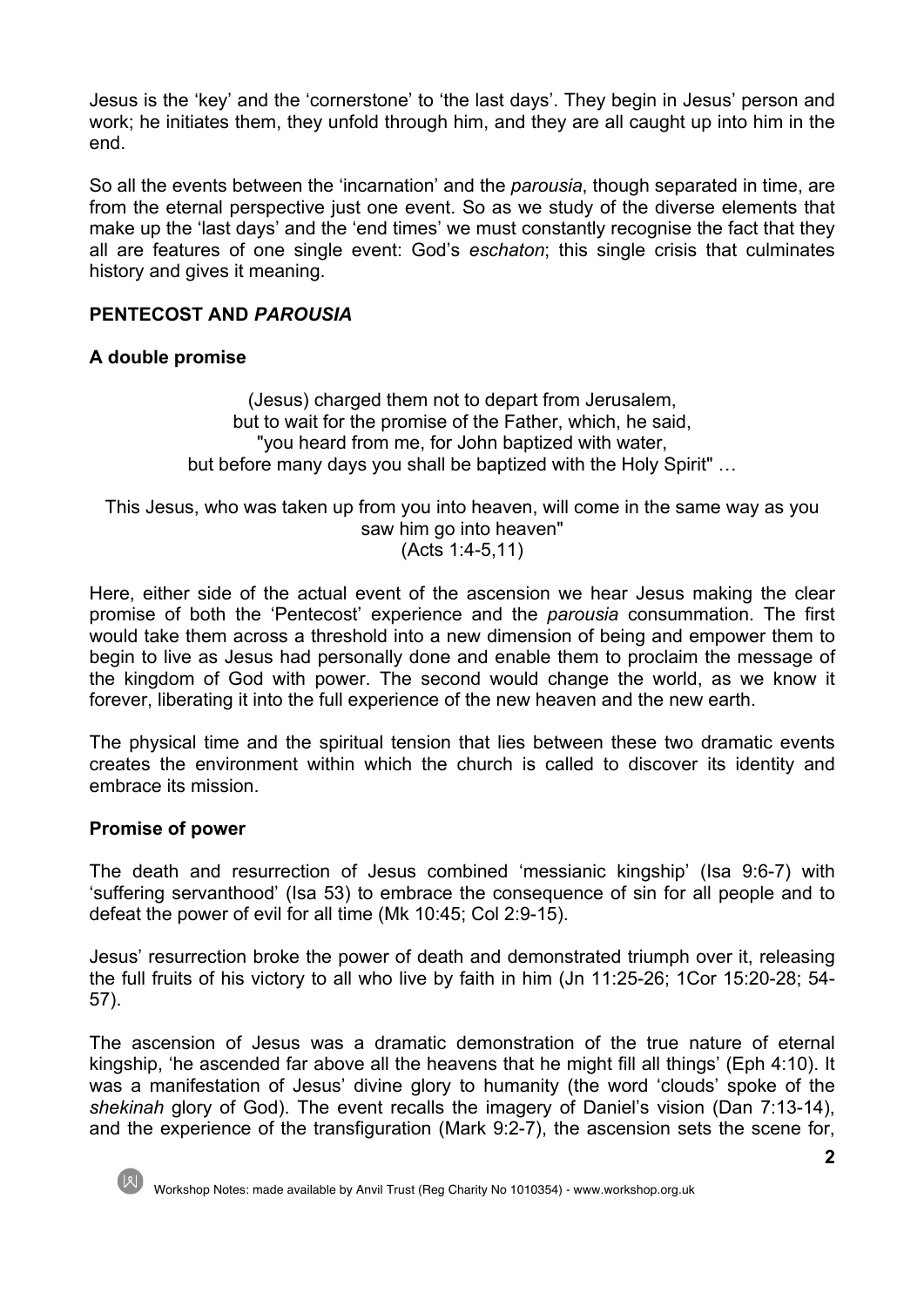and focuses attention upon, the *parousia* (cf. Dan 7:13; Mk 13:26; Acts 1:11) as we shall see below.

## **Creative breath**

Pentecost baptised the people of God into the experience of the life of 'the age to come', and made them full participants in the 'last days':

- Jesus breathed on them, and said, 'Receive the Holy Spirit' (Jn 20:22);
- 'Stay in the city until you are clothed with power from on high' (Lk 24:49);
- 'You shall be baptised with the Holy Spirit' (Acts 1:5);
- 'You shall receive power when the Holy Spirit has come upon you' (Acts 1:8);
- '… this is that spoken by the prophet Joel, "In the last days … I will pour out my spirit upon all flesh"' (Acts 2:16-17).

The eschatological community, which had been in embryonic development during the days of Jesus' ministry, was 'born' as the *ekklesia* at Pentecost. They become the 'body of Christ' within the world and agents of God's 'end time' rule. The dynamic power and the mighty rushing wind of the spirit upon the little community (Acts 2:2) was the breath of God breathing into them and bringing a 'new humanity' into being as at creation (Gen 2:7). The eruption of praise and tongues was the response of the 'newborn' filling its lungs and gasping with the air of heaven, inhaling the atmosphere of the new age. This celebration of the 'life of the age to come' contrasts the limitations of obedience to the Torah that the *Shavuoth* (Pentecost) festival commemorated.

## **Kingdom and the Spirit**

The Holy Spirit is the person of the Godhead through whom the power and reality of the kingdom is manifest, and experienced by women and men.

The Hebrew scriptures saw 'the age to come' as the 'age of the spirit', (Ezk 36:26-28; Jer 31:31-34; Isa 11:2; 44:3-4; 61:1-2). Peter emphasises this when he proclaims that God declares, "I will pour out my Spirit upon all flesh …"' (Acts 2:16-17; Joel 2:28-29).

Jesus states clearly, 'If I by the Spirit of God cast out demons, you know that the kingdom of God has come upon you' (Mat 12:28). Only those born of the Spirit can enter the kingdom of God (Jn 3:3-5). It is only by the Spirit that the kingdom 'in the midst of you' can become the kingdom 'within you' (Lk 17:20-21).

The life of the Spirit is the life of the kingdom (Rm 14:17). The life of the Spirit is the 'taste' of the powers of the age to come, the 'foretaste' of glory, and the 'promise' of complete fulfillment (Rm 5:4-5; 8:15-17; 23-25; 2Cor 1:22; 5:5; Eph 1:13-14; Heb 6:4-5).

It is by the spirit that our present lives are inseparably linked and caught up with the resurrection life of Christ. We are one with him (Jn 14:18-23; 15:1-5; Rm 6:1-4; Gal 2:20; Eph 2:5-6; Col 2:12; 3:1-3; etc):

- 'Lo, I am with you always even to the end of the age' (Mat 28:20);
- '… there I am in the midst of you' (Mat 18:20).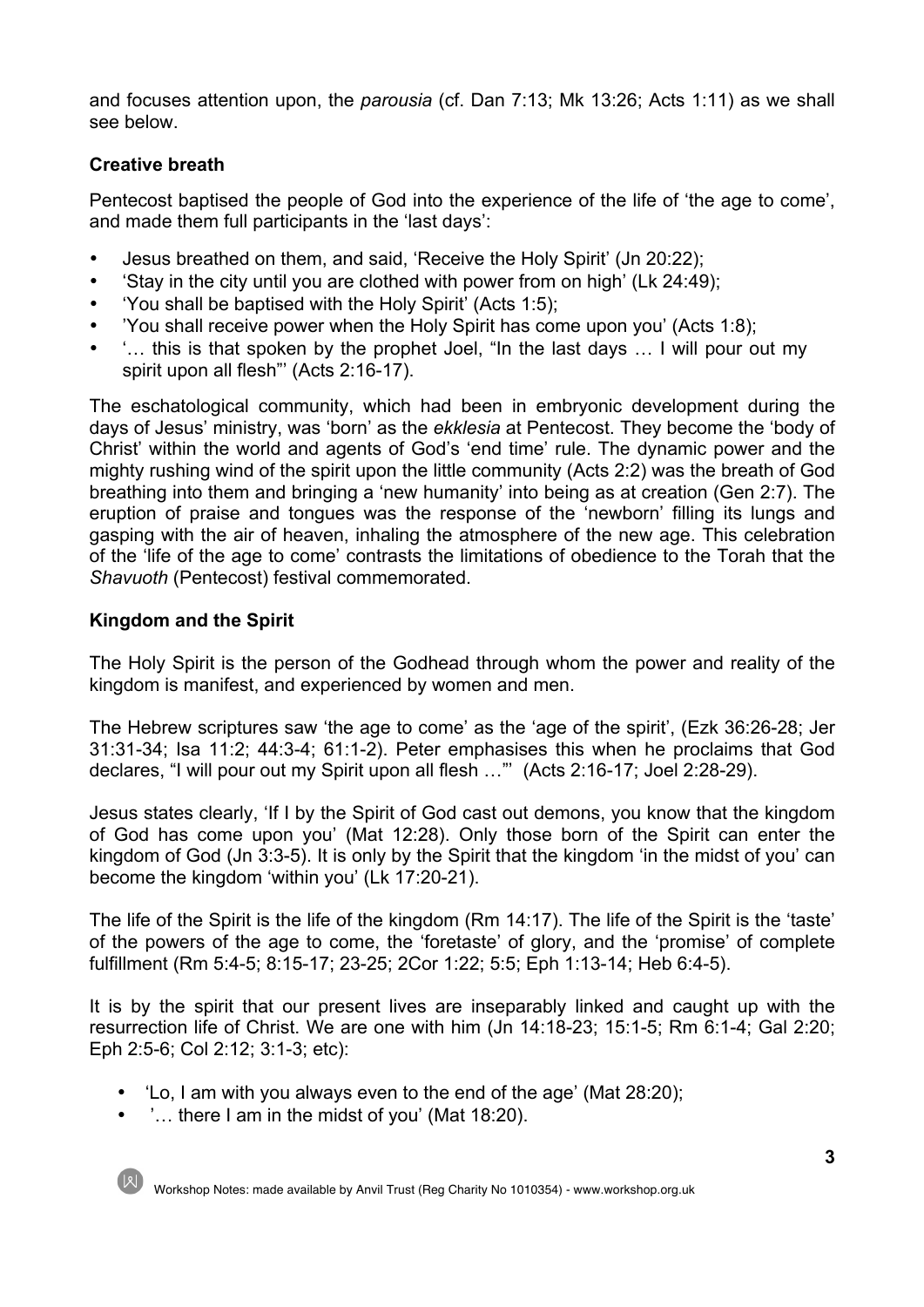## **Promise of presence**

## ' … awaiting our blessed hope, the appearing of the glory of our great God and Savior Jesus Christ, (Titus xx:xx)

Following the gift of the life of the Spirit at Pentecost, the eyes of the Christian community have been fixed on the complete fulfillment of what that gift promised in the *parousia* (coming, arrival and presence) of Jesus the Messiah.

Christian hope does not rest in the belief that in some general way history will work out satisfactorily according to God's pre-ordained plan. Rather our hope rests exclusively in the person of Jesus: 'Christ is our hope' (1Tim 1:1). All other elements and expectations find their place around Jesus. Christian hope is not a timetable of events, but *a person* in whom the purposes of God find their focus. The incarnation is the crisis of history within history, the *parousia* is the crisis that links history with the 'age to come'. The personal return of Jesus is the central expectation of the thinkers and writers of the New Testament. This is the hope that inspire and energies the church. $2^2$ 

## **CREATIVE TENSION**

## **Imminent yet delayed**

At first reading the New Testament appears to be alive with the expectation that the *parousia* is imminent, 'at the doors' (Ja 5:9). Statements such as:<sup>3</sup>

- 'When they persecute you in one town flee to the next … you will not have gone through all the towns of Israel, before the Son of man comes' (Mt 10:23);
- 'You know what hour it is … wake from sleep … salvation is nearer to us now than when we first believed' (Rm 13:11-12);
- 'The appointed time is very short' (1Cor 7:29);
- 'The Lord is at hand' (Phil 4:5);
- 'The coming of the Lord is at hand' (Jas 5:8).

Yet even within the pages of the New Testament, we see the early Christian community having to struggle with the accusation that the *parousia* will never actually come:

> 'First of all you must understand this, that scoffers will come in the last days with scoffing, following their own passions and saying, "Where is the promise of his coming? For ever since the fathers fell asleep, all things have continued as they were from the beginning of creation" (2Pt 3:3-4)

 $2$  This topic of the parousia will be dealt with in considerable detail in the next section.

 $3$  Compare also 1Pt 4:7; Heb 10:25; 1Jn 2:18; Rev 3:3; 22:20; etc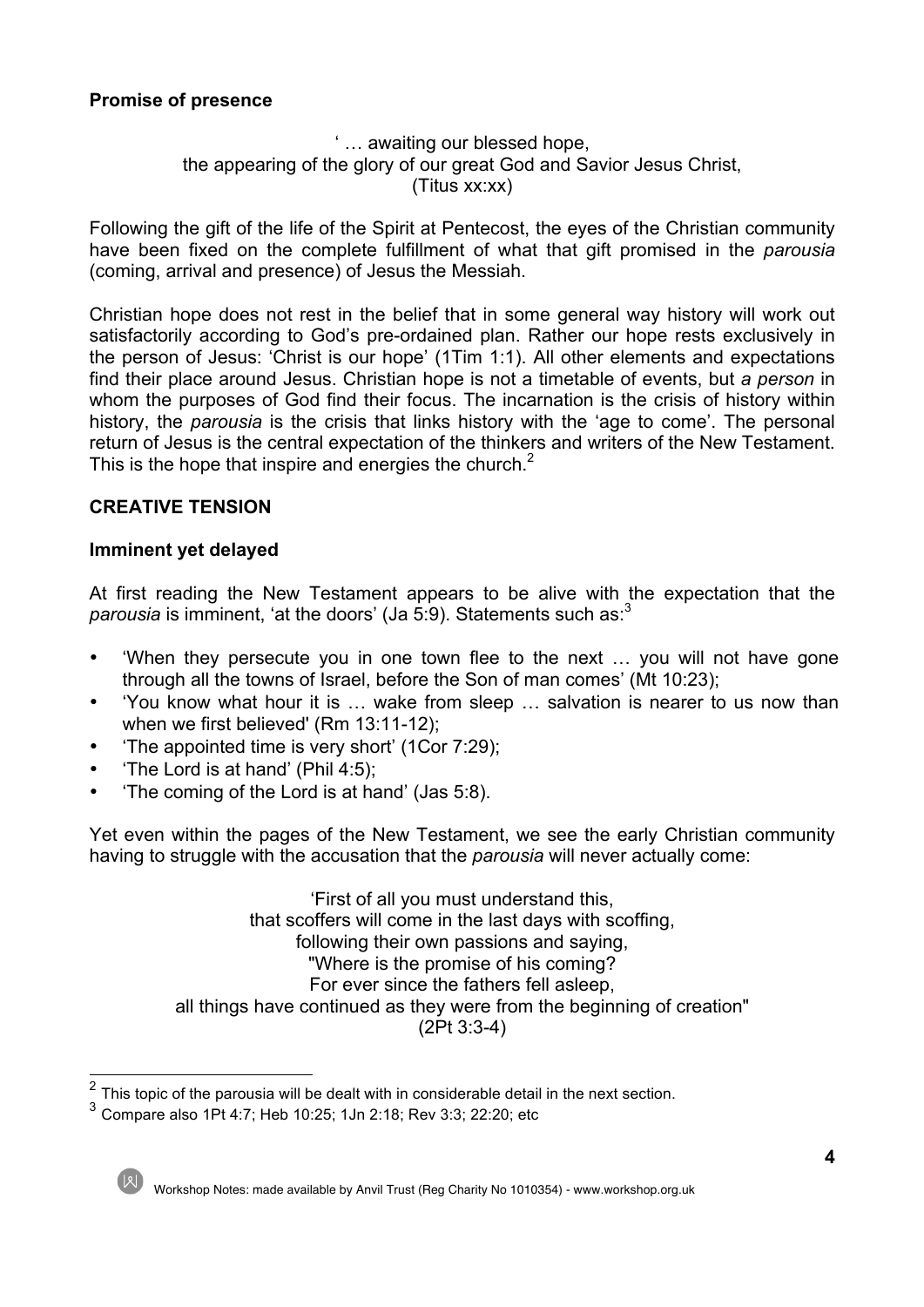This issue continues to be real for many as the Christian community moves into its third millennium of waiting and working towards Jesus' *parousia*.

However, we must recognize that the Gospels and other Epistles also speak of the *parousia* being delayed (cf. Mt 24:48) and about its date being unknown to all but the Father (Acts 1:7). In Matthew 24 Jesus is speaking about the future and uses the phrase 'all this is but the beginning of birth pangs' (v8) suggesting a longer period of history (cf. also v14, 26, 36-39, 42-44 etc). While Romans 13 stresses the imminence of the *parousia*, the earlier chapters 9 to 11, which tell of God's purposes in relation to the Jews and Gentiles, suggest a longer period of history.

All this has of course lead some people to suggest that Jesus and the early church were mistaken in their expectations; but such an argument misunderstands the 'creative tension' that is a fundamental characteristic of the 'last days'. The pressure is due not to chronology but to the truth that since Jesus has come the *parousia* is pressing in upon us. Before discussing this further, let us examine the New Testament teaching about 'the signs of the times'.

## **Signs of the times**

Towards the close of Jesus' ministry there is one last major discourse to the disciples on the subject of the 'end times' on the Mount of Olives. While each of the synoptic gospels (Mk 13; Mt 24; Lk 21) may have some different details, the main thrust is the same in each one. None of the passages are easy to interpret and some of them have problems that are far from easy to solve.

However, there appear to be two important 'keys' to help us to understand these passages. We find these keys at the beginning of Matthew 24 where Jesus' discourse is given with the Jerusalem Temple as a backcloth:

'Jesus left the temple and was going away, when his disciples came to point out to him the buildings of the Temple. But he answered them, "You see all these, do you not? Truly, I say to you, there will not be left here one stone upon another, that will not be thrown down." (Mt 24:1-2)

The disciples reply:

"Tell us, when will this be, and what will be the sign of your coming and of the close of the age?" (Mt 24:3)

The disciples, in asking this double question, clearly thought that they were asking about a single event in the future that sounded like the end of the world to them.

Jesus skillfully takes the two parts of their question and shows that in fact they unwittingly refer to different events.

• *"Tell us, when will this be?"* This first question refers to the events that will take place in the year 70 CE when the Romans would destroy both Jerusalem and the Temple.

Workshop Notes: made available by Anvil Trust (Reg Charity No 1010354) - www.workshop.org.uk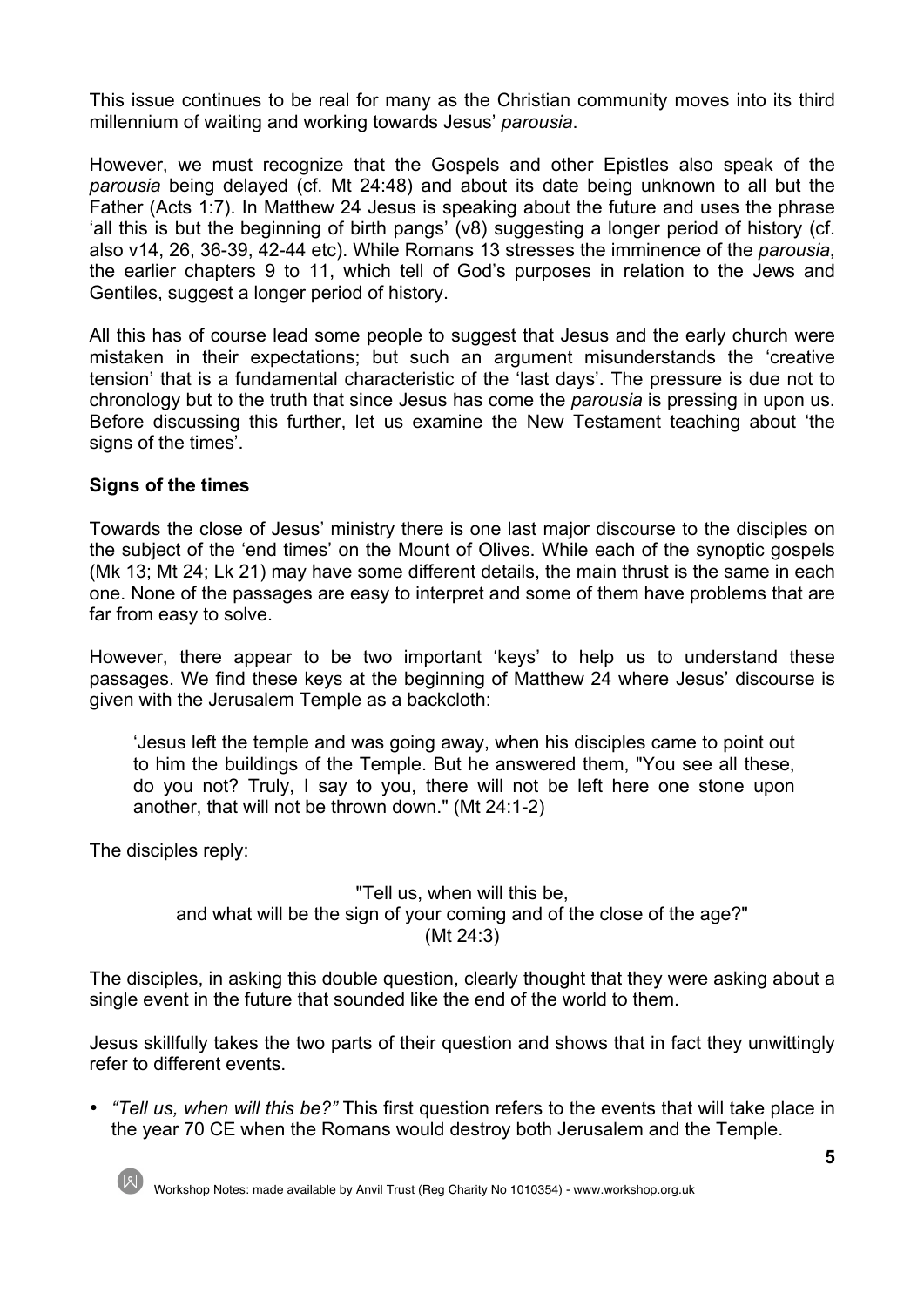• *"What will be the sign of your coming and of the close of the age?"* This second question refers to the *parousia*.

These gospel discourses (Mk 13; Mt 24; Lk 21) must be read from a 'prophetic perspective' in which near and distant chronological events overlay one eschatological event. The main aim of Jesus' teaching here is to prepare the disciples (and subsequently the early Christian community in Judea) for the disaster that would break upon them as a consequence of the Jewish War in 70 CE. But also how this horrific event would be a sign of the kind of things that would happen throughout the 'last days'.

Focusing on Mark 13 there appear to be four general features of the 'last days', which are 'signs' of God's purposes being accomplished and the 'end' appearing:

- Deception and decline in religious faith (v5-6, 21-22);
- Wars and rumours of wars (v7-8);
- Worldwide witness and persecution of the church  $(v9-11)$ ;<sup>4</sup>
- Disturbances in the natural world (v8, 24-25).

In Paul's writings there are other signs that complement these:

- Stress caused by selfish, antisocial behaviour (2Tim 3:1-4);
- Superficial and powerless spiritual life (2Tim 3:5);
- False teachers (already present), rebellion and the 'man of lawlessness' (2Tim 3:6- 7; 2Th 2:3-8).

## **Beware! Be aware!**

The presence of signs serves a very real purpose for the church as they live out their faith between 'Pentecost' and *parousia*. They are to create alertness and stimulus.

- <sup>q</sup> **Beware!** History is littered with examples of people who have claimed to be able to calculate the *parousia* from 'signs' they claim to find in the biblical text, but events have always proved them wrong:
	- Jesus said, 'The kingdom was not coming with signs to be observed' (Lk 17:20); that means, 'with the kind of signs that make calculation possible';
	- Jesus said that no one apart from the Father knew the date of the *parousia* (Mk 13:32);
	- Attempts at calculation lead to pastoral problems; creating false hopes, false tensions and finally disillusion;

<sup>4</sup> All martyrs killed from 33 - 2000CE: 69,420,000; Martyrs in the 20th century (1900-2000): 45,400,000; Martyrs since 1950: 13,300,000; Average annual martyrs since 1950: 278,000 per annum; Recent annual martyrs: 171,000 per annum;; Current annual martyrs: 160,000 per annum. See, for example, D. B. Barrett, G.T. Kurian and T. M. Johnson, World Christian Encyclopedia (Second edition; Oxford: Oxford University Press, 2001) Vol. 1, p. 11.There is a weblink for the above, it is <http://worldchristiandatabase.org/wcd/> The figures are disputed as exaggerated but nevertheless the scale of Christian martyrdom in the twentieth century is widely recognised.



Workshop Notes: made available by Anvil Trust (Reg Charity No 1010354) - www.workshop.org.uk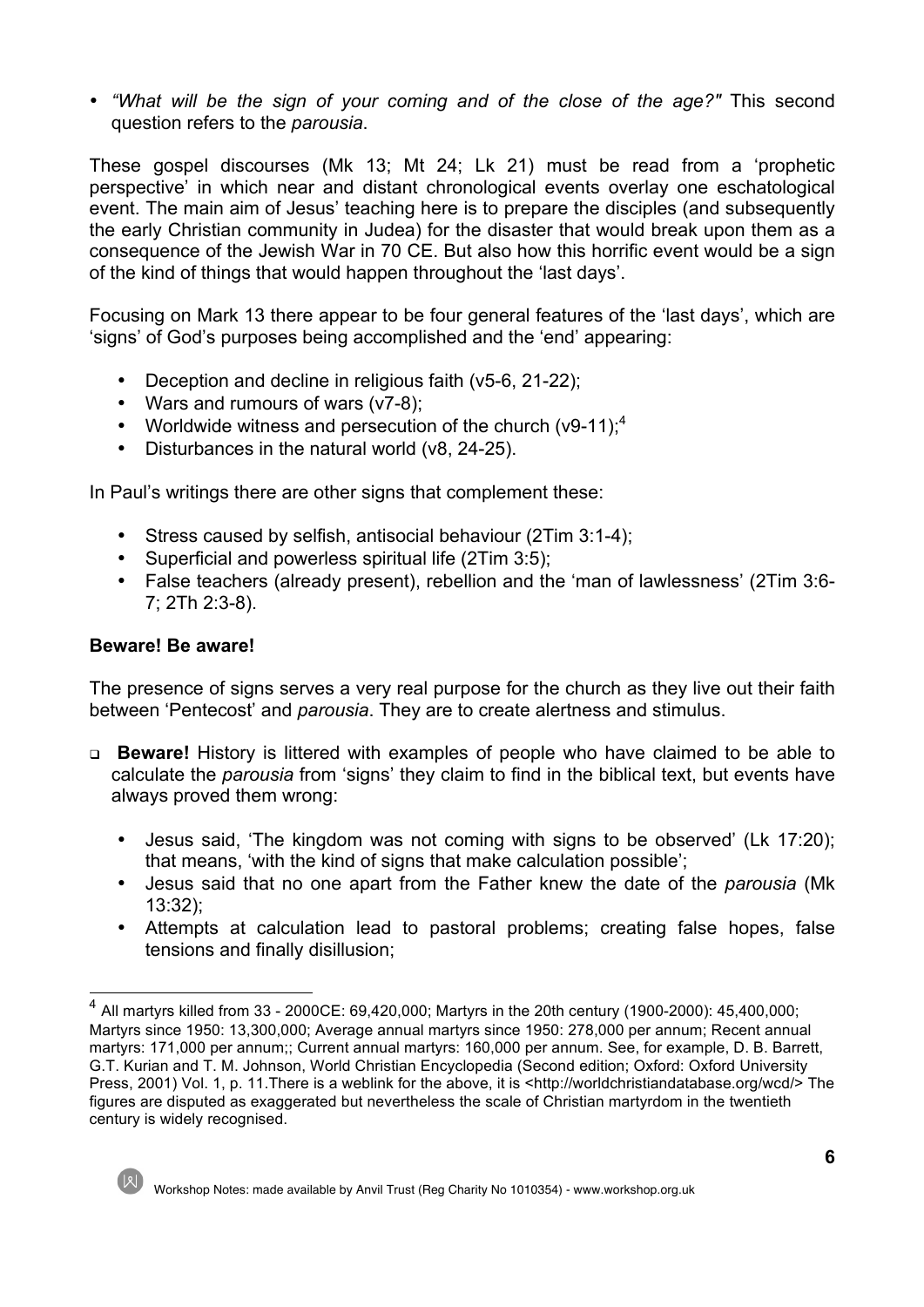- Calculations give some stimulus to evangelism, but not to the important tasks of social involvement;
- When calculations lead to neglect in the work of God there is severe condemnation (Mt 24:45-51; 2Th 3:6-13).
- <sup>q</sup> **Be aware!** Nevertheless, there are signs that Jesus gave to the church to raise awareness and alertness to what is happening throughout the 'last days':
	- Jesus rebuked the Pharisees for not observing the 'signs' (Mt 16:1-3); they were not prepared to accept their implications;
	- The 'signs' are not markers for calculation, but indicators that God is in control of history and moving it according to his purposes; the fall of Jerusalem in the year 70 CE would have been both, a horror and something to grasp in faith, a sign fulfilled;
	- Remember that 'the last days' are the whole period between the incarnation and *parousia* (Heb 6:5; 1Cor 10:11; Acts 2:17), and the signs given are not the type that make calculation possible (e.g. earthquake, famine, political upheaval, etc); they are in fact characteristic of the whole period of the 'last days', recurring phenomena with possibly increasing intensity;
	- The difficult verse, '... this generation will not pass away before all these things take place' (Mk 13:30), almost certainly refers to 'the signs of the end' rather than to 'the end' itself; emphasizing that from the very beginning, each generation has witnessed these signs, and it will continue so until the end;
	- Notice in Mark 13 the recurring commands (unique in apocalyptic); 'Watch out' (v5, 9,33), 'Don't be troubled' (v7), 'Don't worry' (v11), 'Be on your guard' (v23), 'Keep awake' (v35,37).

Throughout, Jesus is encouraging watchfulness not speculation or calculation. The signs are to encourage faith. The very things that evoke fear in the hearts of the world become a 'means of grace' to us, inspiring faith. They have been described as 'hazard lights' that focus our attention. So the *parousia* remains always at, 'an hour at which you do not expect' (Mt 24:44). Throughout the New Testament there are two strands – the 'signs' and the 'sudden'; we can be absolutely certain that God is in control, but we never know when 'the end' itself will actually come. The tension never relaxes.

## **Work to be done**

The delay in the *parousia* is pregnant with purpose. The intervening time is not for waiting but for working; and there is certainly much work to be done. It is to be a time of fulfillment. The *parousia* depends upon the inscrutable will of God and upon certain things happening:

- God moves to a different timescale from people; 'a day is like a thousand years and a thousand years are like one day' (2Pt 3:8; Ps 90:4);
- The delay is in fact a mark of God's grace towards humanity, because 'the Lord is not slow about his promise … but is patient with you, not wanting any to perish' (2Pt 3:9).

We shall develop these ideas further below.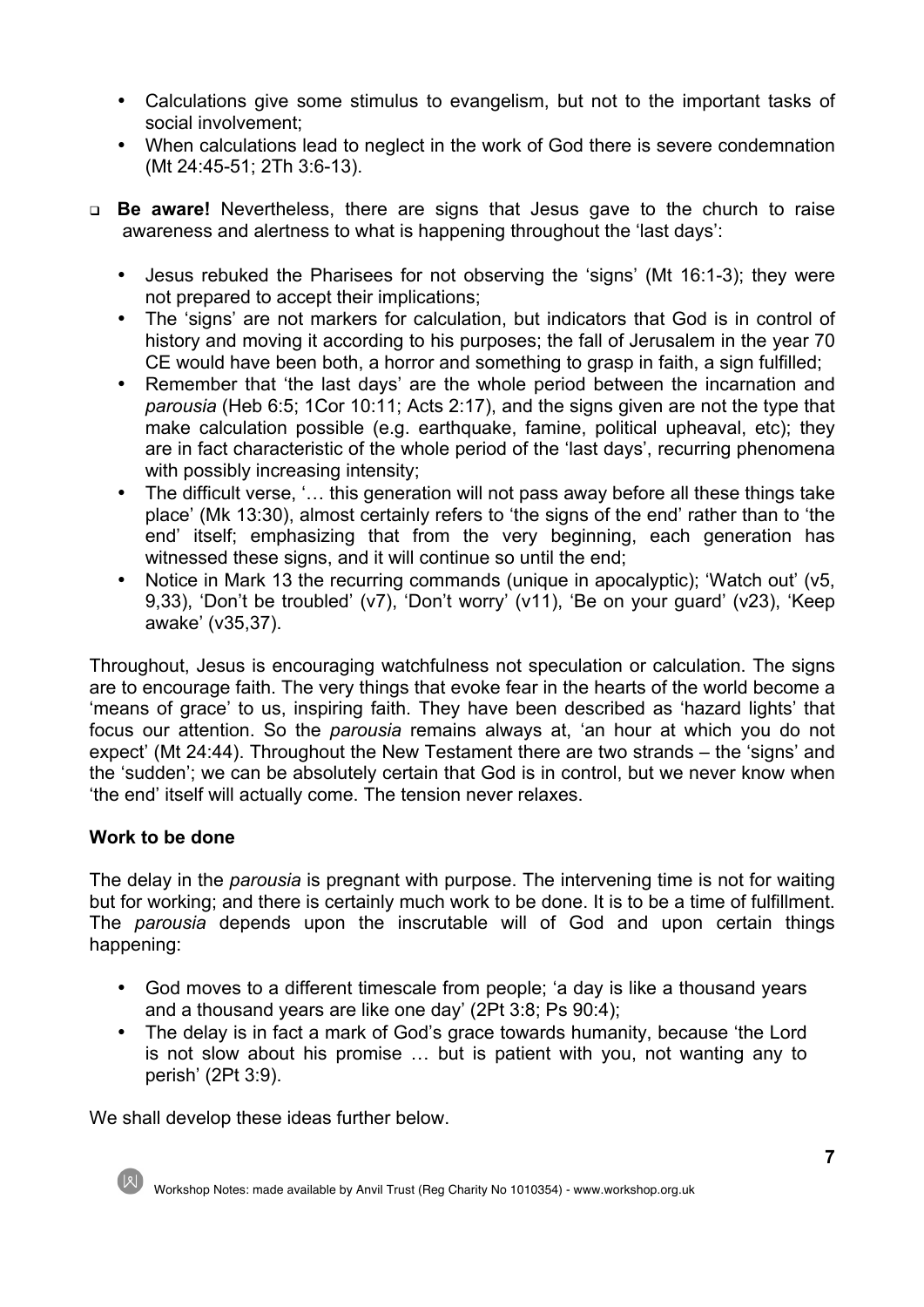Presented with the creative tension of the imminence of the *parousia* and the necessary fulfillment of God's purposes, there is an exciting paradox. Each generation within the 'last days' appears to have the option to so express their devotion and faithfulness to God that they fulfill his purposes and hasten 'the coming of the Day of the God' (2Pt 3:12). The 'signs' show the ever-present readiness of the *parousia*. And yet, apart from this, God has also been sovereignly moving history towards his conclusion, knowing that his purposes will be fulfilled and that there will be a generation that will see the complete fulfillment of hope.

# *BASILEIA* **AND** *EKKLESIA*

## **Crisis of confusion**

One of the central problems which has plagued a Christian understanding of hope throughout the centuries has been the confusion over the nature and relationship between rule and role of God (*basileia*) within history and the cosmos and that of the church (*ekklesia*) within the world:

- "What is God doing?"
- "What should the church be doing?"

It is quite clear from the New Testament that these two questions are inseparably linked, and yet they of course bring different perspectives.

#### *Basileia*

Here is the sovereign, eternal and all embracing rule of God, in which all things have their origin, purpose and fulfillment. History is held within God's grasp, moving within 'this age' among the peoples and the nations of the world in a way that is beyond human understanding. While people have great freedom, and this allows the rebellion against God to continue and even grow, nevertheless God has everything under control. God will bring both human and satanic rebellion to an end. However, within this cosmic orbit of divine actions there move a people who have come under God's rule, who are harmonising with his purposes; they are 'the church'.

#### *Ekklesia*

Here are the people, the church, the 'called-out ones', drawn from that world that stands in rebellion against God, and moving under God's rule. They exist because of the person of Jesus, whose death liberates them and whose resurrection life energises them, and who has commissioned them to fulfill God's purposes to the ends of the earth. Jesus is the personification of God's rule; through the Holy Spirit the church does the same. The church are the people who are the sign, the agents and the servants of God's rule and the unfolding hope.

#### **Pincer movement**

As God moves sovereignly and cosmically within history, and the church moves obediently and significantly within its cultures, the world is caught in the 'pincer movement'

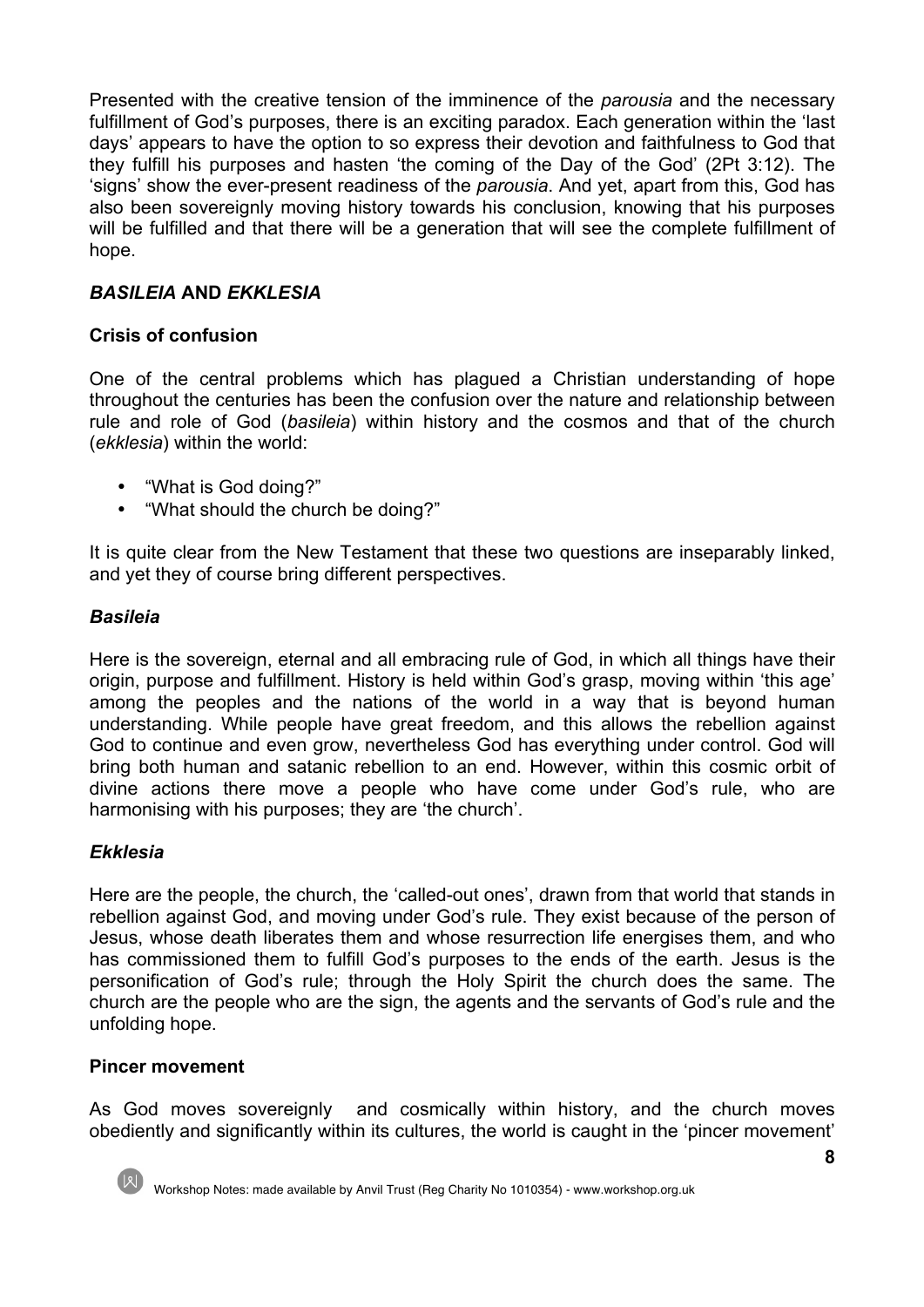that results. God maneuvers powerfully within the ebb and flow of history, while the church invades the fabric of society like salt and light. As the grip tightens the resistance from the world to both God and the church is heightened. As God's rule and the church's action touch the evil within the world, this evil is stimulated to hostile expression and a frenzy of resistance. As the cosmic purposes of God and the obedience of the church to God's will come to fulfillment, the result is 'flashpoint *parousia*' – the breaking-in of God and the end of the age.



Workshop Notes: made available by Anvil Trust (Reg Charity No 1010354) - www.workshop.org.uk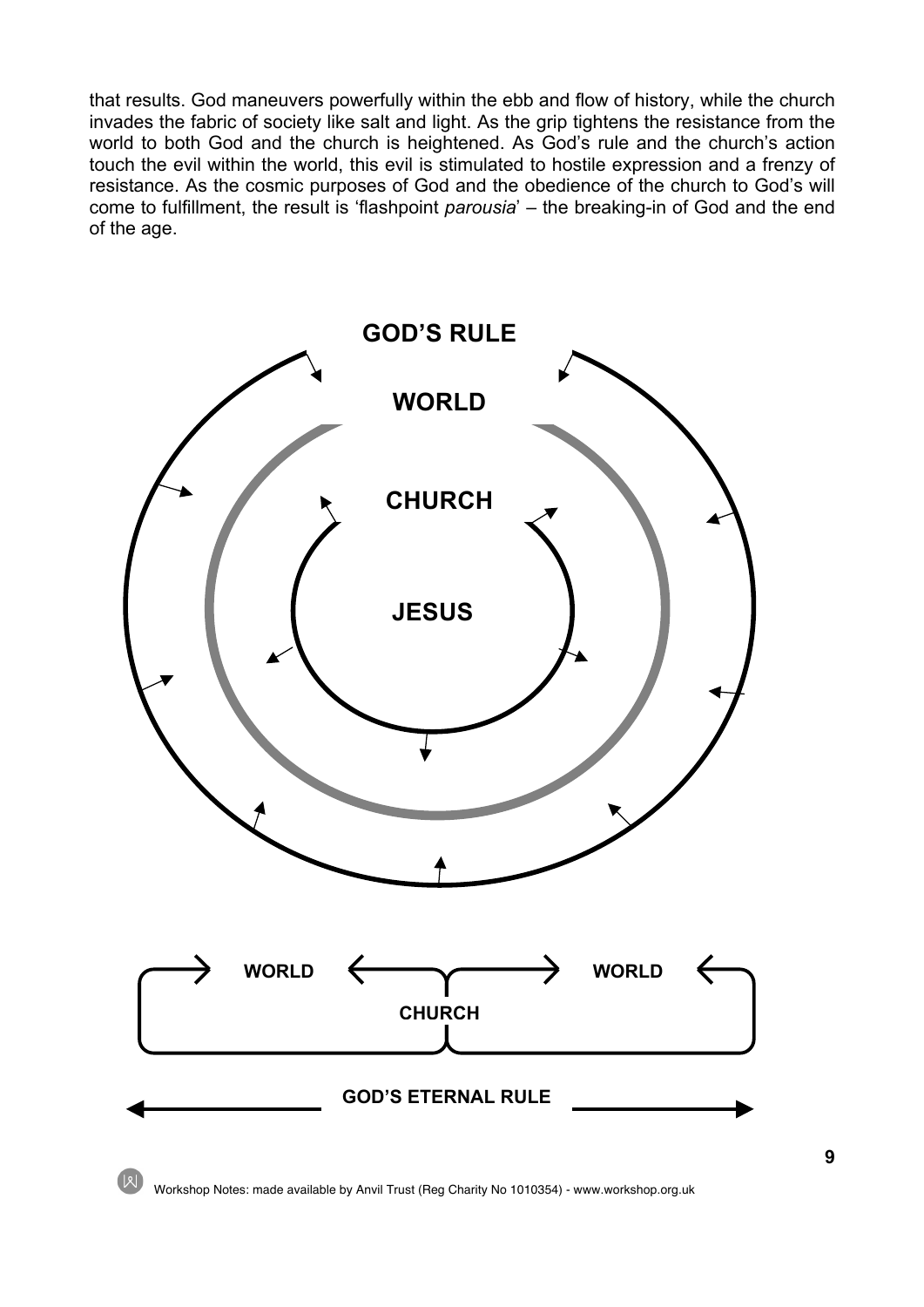## **DYNAMICS OF HOPE**

We have said that certain things have to take place before the end comes, and we have seen that they are to do with 'God's rule', 'the church' and 'the world'; these are the three central elements of the 'end times'. While we cannot be certain about all the details the broad features are quite clear. Therefore let us examine in more detail the three main forces that are at work in the 'last days'.

#### **Sovereignty of God**

It is God who upholds history, not human endeavour nor mindless chance. It will come to God's planned conclusion; his purposes will not be frustrated (see Isa 40:9-17; 22-28; 42:10-17; 43:11-13; 45:5-7).

People must respond to God, and the final return of Jesus depends upon the commands, purposes and promises of God being fulfilled (cf. Acts 3:19-21).

We cannot predict God's ways; they cannot be reduced to human plan or scheme. God will not violate divine character, but other than that God will move freely and uninhibited (see Rm 11:33; Job 5:8-9; 11:7; etc).

Human beings cannot know when 'the end' will be, nor can we force God's hand. God's ways are quite unpredictable. God alone knows the times within which divine purposes are moving. God never runs out of time, nor controlled by it. God has all the time in the world! (cf. Mt 24:36; Mk 13:32-33; Acts 1:6-7; 17:26).

Two characteristics of God's sovereignty are 'patience' and 'grace'. Because time is on God's side the purpose is that 'all things' will be embraced by salvation. There is time, and free will cannot be violated (cf. 2Pet 3:8-10). The link between God's sovereignty and human freedom and responsibility is intertwined in mystery. People are free to choose either for or against God, and therefore bring about their own destiny. The possibility of choice exists only because of the grace of God. However God's desire is complete allembracing salvation for everything.<sup>5</sup>

#### **Church assertive and mature**

The way in which the people of God live their lives (communally and individually), both in its intrinsic quality and the power and faithfulness with which they share the gospel and become involved with society, appears to have a direct bearing upon when 'the end will come'. The love of God, seen in salvation, leaves them 'no choice' but to proclaim it to the world (see 2Cor 5:11-15, NEB); the way they live will 'hasten in the day of the Lord' (2Pet 3:12).

 $<sup>5</sup>$  We shall be examining the full implications of this challenge and the main arguments for and against it in</sup> our next section.



Workshop Notes: made available by Anvil Trust (Reg Charity No 1010354) - www.workshop.org.uk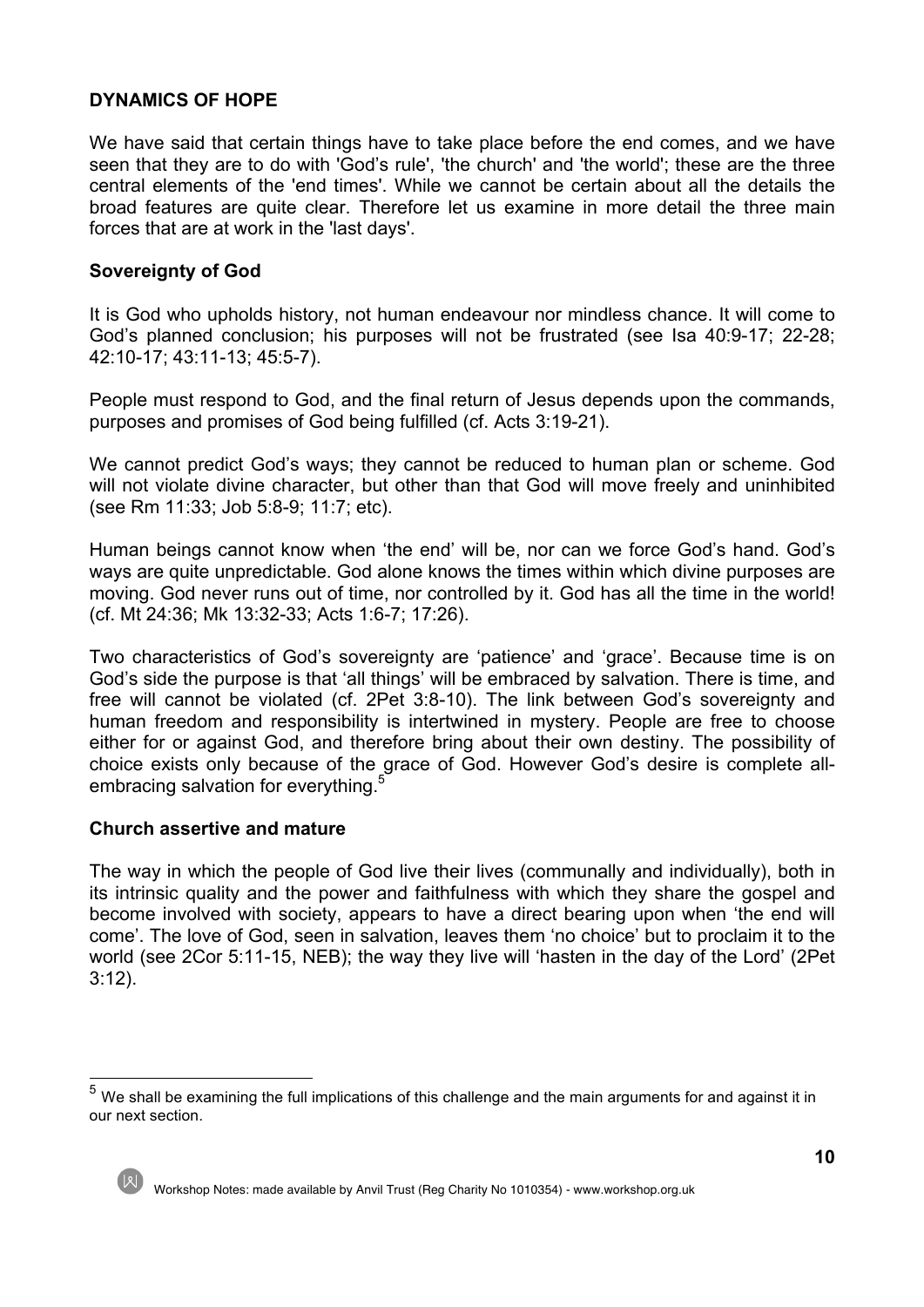## <sup>q</sup> **A light to the world**

Jesus' parting command was to preach 'the good news' to the whole of creation (cf. Mk 16:15; Rev 5:13); to all nations (Mt 28:19-20); to the ends of the earth (Lk 24:47; Acts 1:8; cf. Rev 7:9-12). They were to infiltrate society and 'make disciples', bringing the rule of God into the lives of people from every tribe, people, tongue and nation. They were to fulfill the Hebrew vision of being a 'light to the nations'.

Fulfilling this command has the utmost 'end-time' significance. Jesus said, 'This gospel of the kingdom will be preached throughout the whole world, as a testimony to all nations, and then the end will come' (Mt 24:14).

While this eschatological command has been, and must remain, a spur to Christian mission, it is not the sole condition upon which the *parousia* depends. The good news must be embraced, it must bring God's authority and quality of life to all who respond. It must have impact upon society and creation. It is not simply a matter of the quantity of proclamation.

We are to expect the 'last days' to be a time of outstanding fruitfulness, even though it will be in the face of crushing tribulation. God's Spirit is to be poured out on all flesh (Joel 2:28-32). The children of God are to be like the 'sand and stars' in number, to fulfill God's promise to Abraham. We are to expect increasing blessing as a result of preaching the gospel, and expect constant and unexpected initiatives by God.

#### <sup>q</sup> **A mature person 6**

The New Testament is quite clear that the maturing of the people of God worldwide is also an 'end-time' task of great importance. The 'body of Christ' is to be built up; it is to come to 'fullness', a purity and stature that is wholly Christ-like (Eph 4:8-13).

This theme is taken up in a number of important scriptures:

- 'Establish your hearts unblamable in holiness … at the coming of the Lord Jesus' (1Th 3:13; cf. 2:19);
- 'May the God of peace himself sanctify you holy … kept sound and blameless at the coming of the Lord Jesus Christ' (1Th 5:23);
- 'In order to present you holy and blameless and irreproachable before him' (Col 1:22);
- 'That we may present everyone mature in Christ' (Col 1:28);
- 'To present you without blemish before the presence of his glory with rejoicing' (Jude 24).

One of the most important New Testament images of the church is the 'Bride of Christ'. Our commitment to Jesus is our 'betrothal', and Paul saw his task to present the church as a 'pure bride to her one husband' (2Cor 11:2). Human marriage is a picture of the relationship between Christ and the church; we are 'sanctified by his word' that we might

<sup>6</sup> Link this section with the ideas about *epektasis* on p 10-11 above

Workshop Notes: made available by Anvil Trust (Reg Charity No 1010354) - www.workshop.org.uk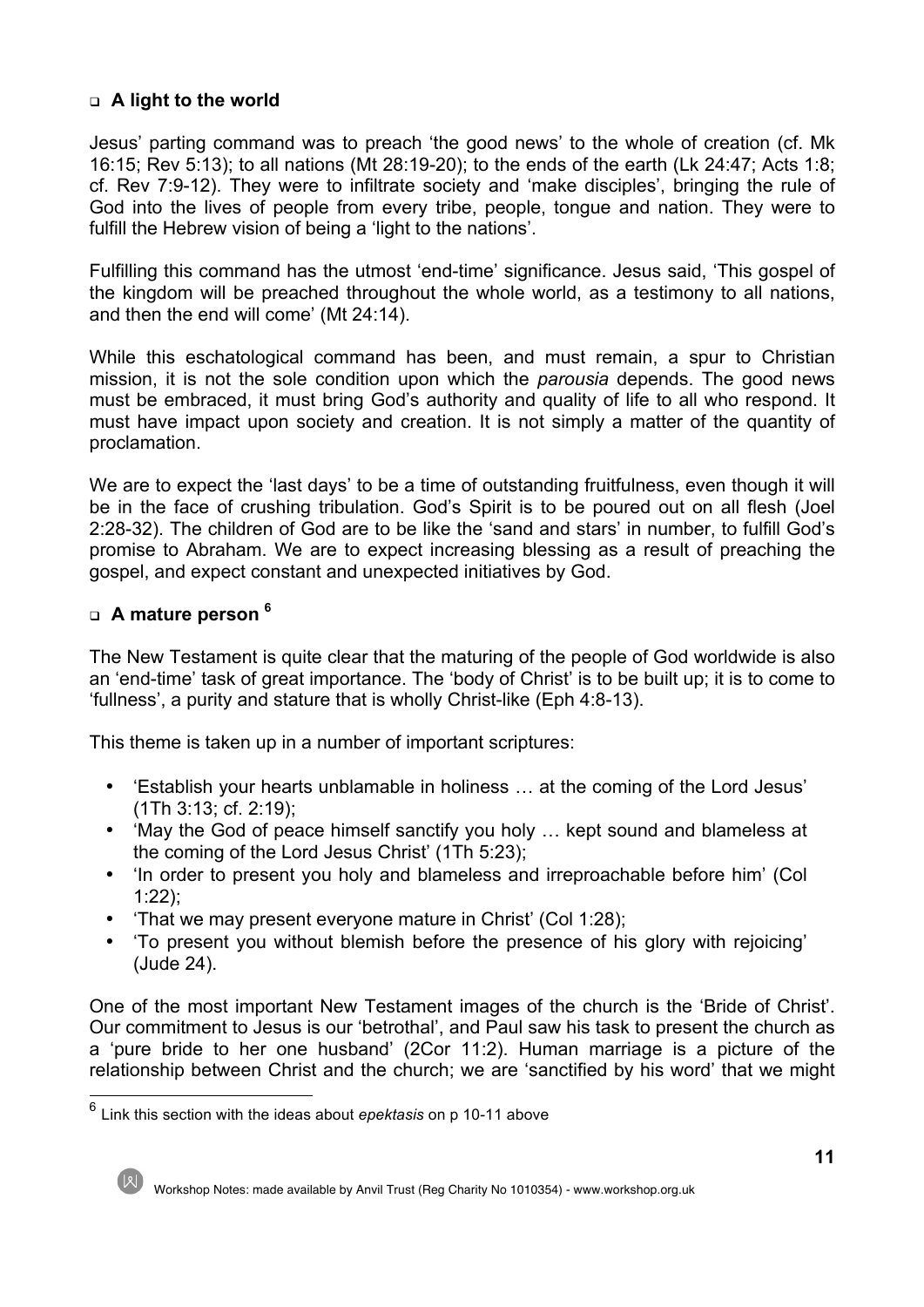be presented 'in splendour' without spot, wrinkle or blemish (Eph 5:26-27). In Revelation 21, John twice speaks of the church as 'a bride adorned for her husband' (v2), 'having the glory of God its radiance like a most rare jewel' (v11).

The subject of Christian perfection has been a matter for much painful controversy over the years. It is not easy to establish exactly what words like 'fullness', 'maturity' and 'purity' should be understood as meaning in reality. But this does not negate the fact that reaching this goal is a central 'end-time' theme. What is clear is that God has given the means by which it is to be accomplished (Eph 4:11-13; cf. Acts 20:18-27). We are promised that, 'he who calls you is faithful, and he will do it' (1Th 5:24). It must not lead to introspection; in fact the character that it takes to be those who can fulfill God's mission to the world is the very character that is required for 'fullness' and 'maturity'.

The Bridegroom will not come until the 'bride' is ready, and while it does 'not yet appear what we shall be, we know that when he appears we shall be like him', and this very hope purifies us (1Jn 3:2-3). The 'bride' of Revelation 21 is not the product of a sudden metamorphosis, but rather the result of steady preparation during 'the last days'. Holiness is an eschatological necessity that should ever spur us on.

## **STRUGGLE AND WITNESS**

# **Tribulation**

The third element of the 'end times' focuses on the struggle and tribulation faced within the world. 'Scripture leaves us in no doubt that, amid the days of expansion, maturity and unprecedented growth, the 'last days' will be a period of multiplying tension and conflict for the church. While demonic power has been broken (Jn 12:31; Heb 2:14), and the 'strong man has been bound' (Mt 12:29; Mk 3:27; Lk 11:21), Satan is using every means available to drag every soul possible into destruction with him. What is happening during the tribulation of the 'last days' is that:

- God is testing the quality of his people as a refining by fire;
- An opportunity to choose God is being presented to people; he does not wish to condemn anyone;
- Evil has the opportunity to bear its full fruit; to run its course, so that its judgment can be complete;
- Judgment begins to fall, already ahead of time, upon the children of darkness;
- Both light and darkness can be seen together, and each is revealed for what they really are.

Just as the human body reflects its inner spirit, so in the 'last days' human history and society reflect the spiritual conflict within, as they move towards the climax.

Tribulation will express itself in the 'signs of the times'; in economic disorder, social breakdown, rebellion, famine, plague and military conflict (cf. Rev 6:8-9, 16). There is a mixture of humanity producing this as the fruit of their rebellion against God, bringing judgment upon themselves; and God sovereignly working out his judgments.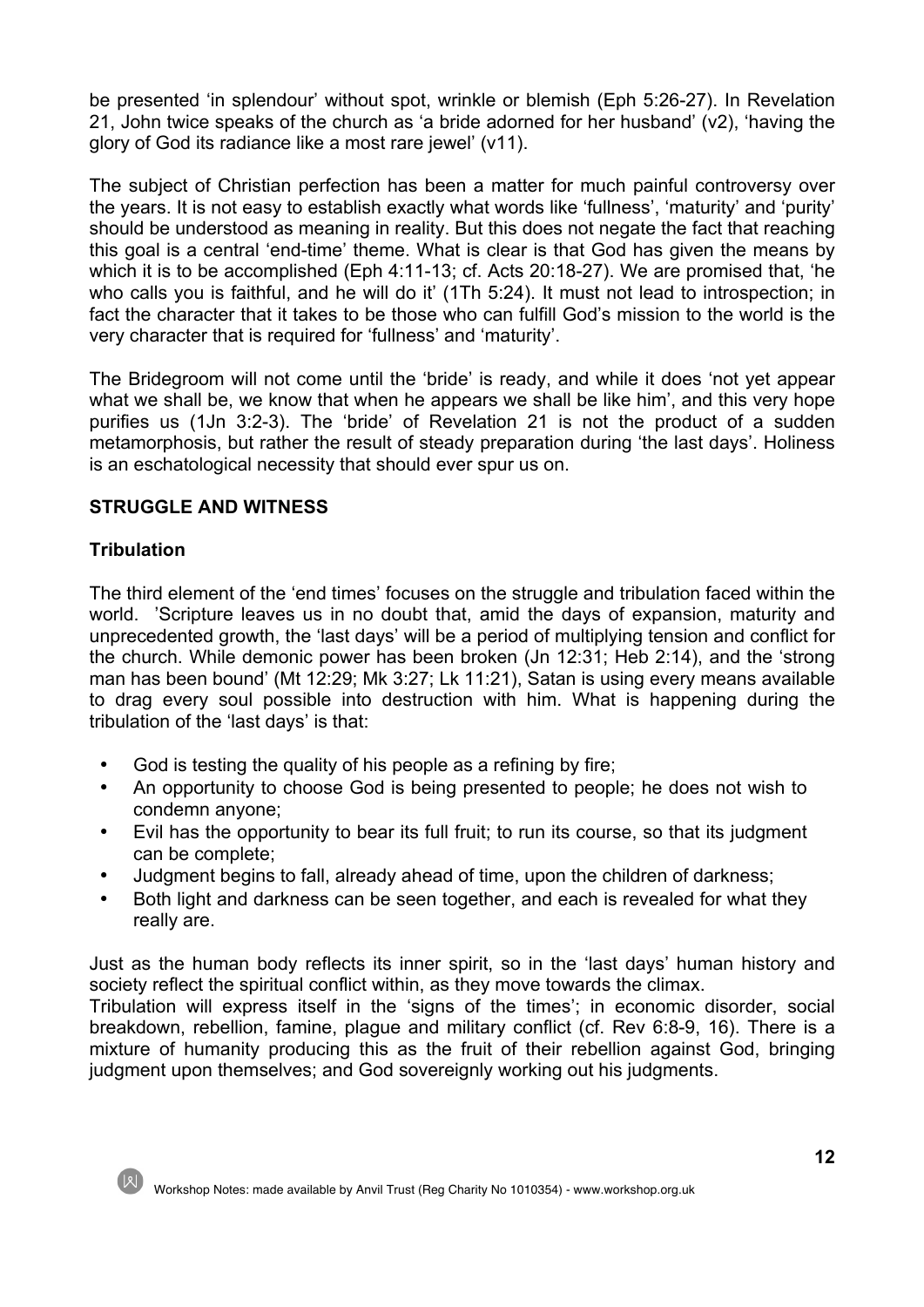## <sup>q</sup> **Antichrist and tribulation**

The church not only finds the tribulation creates a hostile environment, but also that it is directly attacked by it. This attack, which takes personified form, is referred to as 'the Antichrist'. This image is drawn together from several biblical ideas. Its roots are in the Jewish idea of a final human enemy of God and his people modeled on two figures in the Hebrew scriptures:

- **Antiochus Epiphanies**, who desecrated the Temple and persecuted the Jews, foreshadowed in Daniel 11:29-49;
- **The false prophet**, who would lead people into idolatry by deceptive teaching and miracles, anticipated in Deuteronomy 13:1-5.

These themes are picked up in the imagery of Revelation, where there are three figures:

- **The sea-beast**, a world ruler who blasphemes God and is worshipped by all except the elect (13:1-8) – represents political military power;
- **The land-beast**, a false prophet who does miracles and persuades people to make an image of the sea-beast and coerces them to worship it (13:11-18) – represents the deceptive power of state religion;
- **The harlot**, symbol of the world metropolis (Babylon) of trade and commerce represents the enticements of economic affluence.

They are each empowered by the underlying evil force of the dragon (eg 13:4).

The letters of John are the only place where the reference to 'antichrist' is actually used (1Jn 2:18, 22; 4:3; 2Jn 7). He intriguingly says, "you have heard that antichrist is coming, so now many antichrists have come" (1Jn 2:18), both future and present. A people / person inspired by 'the spirit of the antichrist' (1Jn 4:3) who denies Jesus came in the flesh (1Jn 2: 22; 2Jn 7).

The image is at its most graphic in the words of 2 Thessalonians 2:3-12:

Let no one deceive you in any way; for that day will not come, unless the rebellion comes first, and the man of lawlessness is revealed, the son of perdition, who opposes and exalts himself against every so-called god or object of worship, so that he takes his seat in the temple of God, proclaiming himself to be God. Do you not remember that when I was still with you I told you this? And you know what is restraining him now so that he may be revealed in his time. For the mystery of lawlessness is already at work, only he who now restrains it will do so until he is out of the way. And then the lawless one will be revealed, and the Lord Jesus will slay him with the breath of his mouth and destroy him by his appearing and his coming. The coming of the lawless one by the activity of Satan will be with all power and with pretended signs and wonders, and with all wicked deception for those who are to perish, because they refused to love the truth and so be saved. Therefore God sends upon them a strong delusion, to make them believe what is false, so that all may be condemned who did not believe the truth but had pleasure in unrighteousness.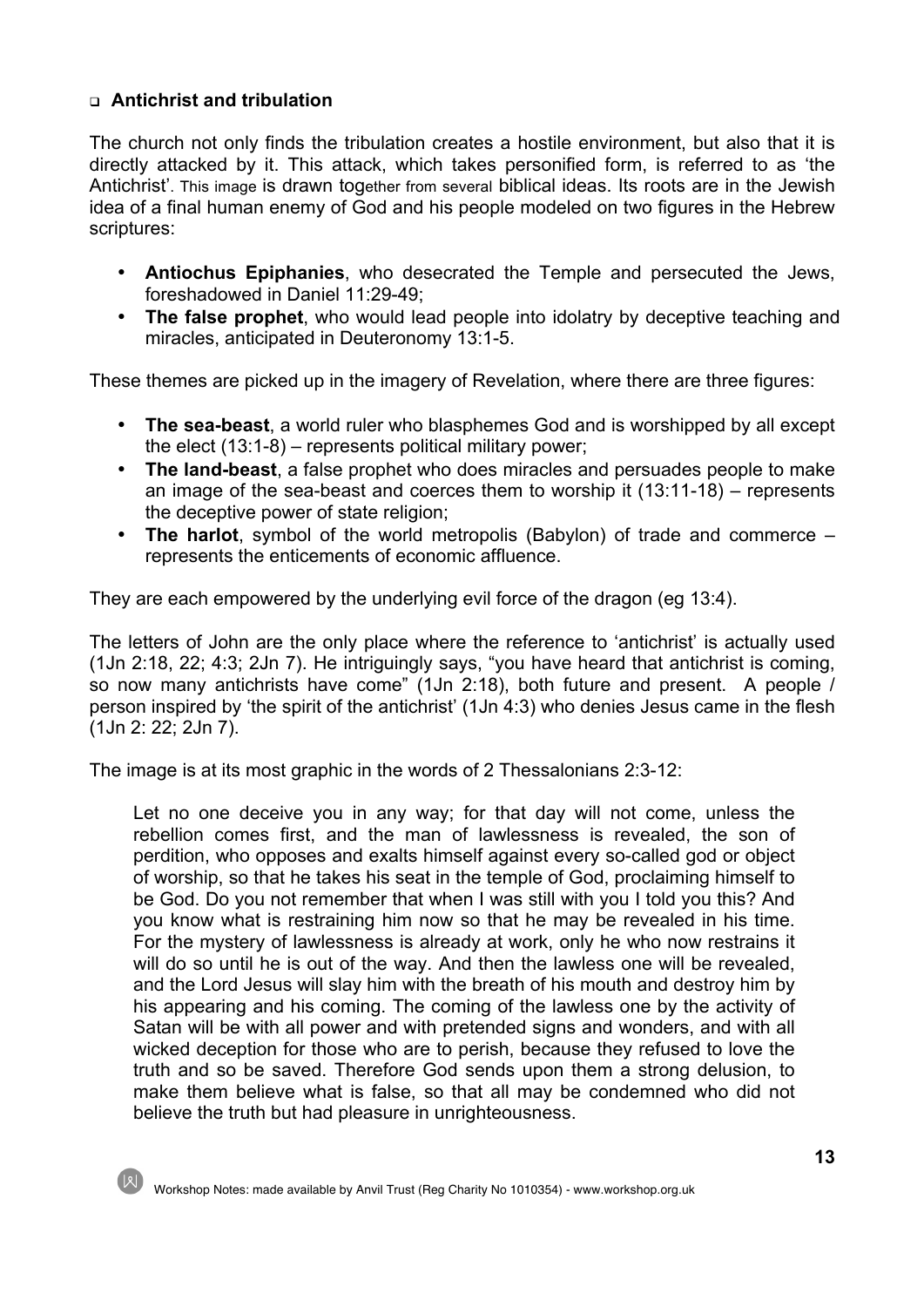Notice how this passage brings together all the elements we have already seen. This Antichrist image ('the lawless / sinful one') is full of subtlety; it is a religious figure claiming worship as supreme deity, but at the same time it is a political figure. It could be personified as an individual, but equally corporate or collective. It might threaten the church externally, but might equally be dangerous from within; it might be openly anti-Christian or secretly masquerading as a Christian. It has its roots back in the Hebrew scriptures but looks forward into the future. First and foremost it is a warning.

So the Antichrist idea appears to have been familiar to early Christians from its background and place in popular Jewish thinking; John and Paul simply draw on it, and possibly re-interpret it in their letters.

However, the image of the Antichrist speaks to every age of the church in the last days. As John's letters tell us it is a continuously present 'spirit' (1Jn 4:3) that remains into the future until 'the end'. it is hostile to the people of God in many and various ways; some overt, some insidious and intangible. It certainly manifests itself in individuals. It reminds us that until God finally breaks into history there will be ongoing and deepening evil in the world, subtle, powerful and devastating. The Antichrist idea warns and reminds us that history is not going to get better on its own accord; it has no hope without the in-breaking of God in Christ. The Antichrist is the 'seductive counterfeit of the kingdom of God.<sup>7</sup> It is a call to the church to both 'prophetic discernment'<sup>8</sup> and a willingness to live and die as witnesses (or 'martyrs') to the truth as 'the end' approaches.

## <sup>q</sup> **Church and tribulation**

What is certain is that 'tribulation' is as much the inheritance of the Church as the life and the power of God:

- 'If they persecuted me, they will persecute you … in the world you will have tribulation' (Jn 15:20; 16:2, 33);
- 'Through many tribulations we must enter the kingdom of God' (Acts 14:22).

We are a 'martyr' (witness) church and must expect both tribulation and satanic opposition (Mt 13:21; Rm 12:2, 12; 2Cor 11:14; 12:7; Eph 6:11-12; Col 1:13; 1Pt 5:8; etc). Our refusal to submit to the world and the 'spirit of Antichrist' will unleash fierce opposition (Mt 24:21; Rev 13:7). The climax of this tribulation will be so great that God will intervene to shorten the days and save his people (Mt 24:21-22). God will 'seal' his people and preserve them throughout the terrible conflict with satanic power (Rev 7:1-8; 9:4).

Two key themes work themselves out within the church during the 'last days':

<sup>q</sup> **'Overcoming':** what is required of the individual and the church is that they 'overcome' in God's power, but as an act of their own will, 'he that endures to the end shall be saved' (Mt 10:22; Mk 13:13); overcoming is the supreme quality of the child of God in the 'end times', it is also the nature of their God (see Rev 2:7, 11, 26; 3:5, 12, 21; 19:11-16), to them is given the supreme reward (Rev 7:14; 12:11; 21:7).

<sup>7</sup> See 'Hope Against Hope' R Bauckham & T Hart, pub Darton, Longman & Todd 1999 p 115-116  $8$  As above.

Workshop Notes: made available by Anvil Trust (Reg Charity No 1010354) - www.workshop.org.uk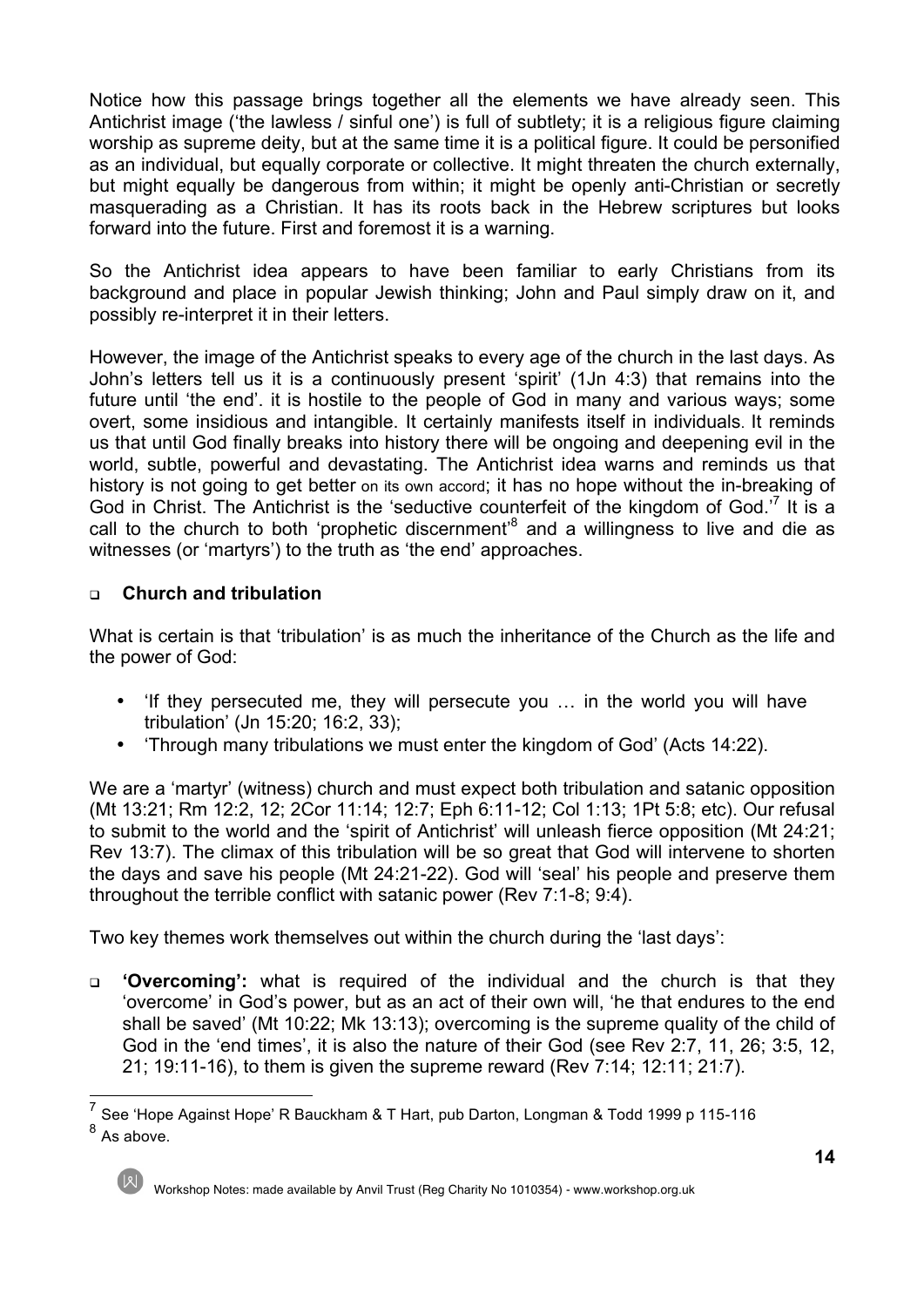<sup>q</sup> **'Martyrdom':<sup>9</sup>** many overcomers must die for their faith; this recurs throughout the 'last days', but there is a limit to the number of martyrs who must die before the final judgment (cf. Rev 6:9-11); yet they have special honour, and like 'the Lamb' their death has creative power; so martyrdom has clear 'end-time' significance.

As the glory of God shines brighter within God's people, so the satanic opposition intensifies, but under God's sovereign control, when the moment is right, 'then the end will come'.

## **Hallmarks of hope**

The characteristics of God's people during the 'last days' must be:

- **Confidence** faith and certainty
- **Watchfulness** never taken by surprise
- **Action** growth, fruitfulness
- **Holiness** adorning the character of God
- **Love** sacrificial giving of oneself
- **Prayer** 'your kingdom come!'
- **Joy** praise, worship
- … and of course **Hope!**

## **Questions and Reflections**

**1.** What difficulties do you see the 'delay' in the *parousia* creating among the Christians you know? What should we be doing and saying to address these difficulties?

**2.** How ought the church to live in the days between the times?

**3.** New Testament phrases like 'living in the last days' and 'hastening in the coming of the Lord' highlight the tension for Christians of living with 'the already and the not yet'. The biblical texts suggest that this should be a creative tension full of possibility and significance. What could Christians as individuals and communities of faith do, in real terms, to give real meaning to this experience? What should 'living eschatologically' actually mean in practice?

#### **Reading and Resources**

#### *Key books:*

R Bauckham & T Hart '*Hope Against Hope'* Darton, Longman & Todd 1999 JB Green (Ed *et al*) *'Dictionary of Jesus and the Gospels'* IVP 1992: article: 'Kingdom of God' / Heaven by CC Caragounis p 417-430

Workshop Notes: made available by Anvil Trust (Reg Charity No 1010354) - www.workshop.org.uk

<sup>9</sup> The word 'martyrdom' comes from the Gk *marturia* that means 'witness'. Its use certainly does not demand that the person has actually been killed for their faith, though in Revelation it usually does.